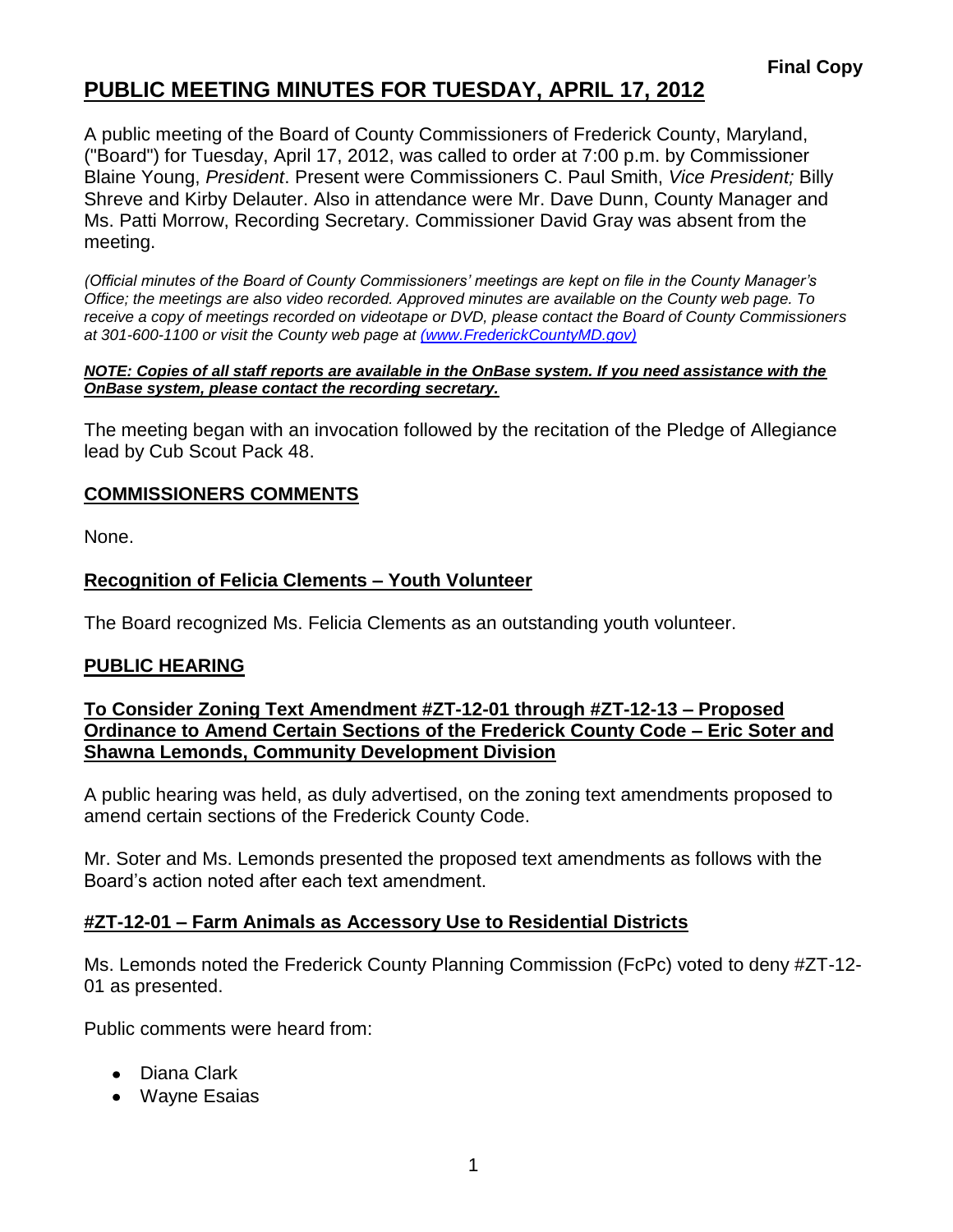- Eric Secula
- Ed Mordan
- Kenny Trumpowler
- Kathy Afzali, Frederick County Delegate to the Maryland General Assembly
- Lori Titus
- Chris Hill
- Dan Dotson
- Lisa Dotson
- Kate Spillman
- Alan Winpigler
- Laurie McCarty
- Bill McGriffing

Motion to adopt #ZT-12-01 for farm animals as presented, excluding bees. Bees were to be permitted by-right adopting the proposed criteria in Section 1-19-8.325 that applied to bees, with Section 1-19-8.325(D)(3) being deleted.

| <b>COMMISSIONERS</b> | <b>MOTION</b> | <b>SECOND</b> | <b>YES</b> | <b>NO</b> | <b>ABSTAIN</b> | <b>NOT PRESENT</b> |
|----------------------|---------------|---------------|------------|-----------|----------------|--------------------|
| Young                |               |               |            |           |                |                    |
| <b>Smith</b>         |               |               |            |           |                |                    |
| <b>Shreve</b>        |               |               |            |           |                |                    |
| Gray                 |               |               |            |           |                | ~                  |
| <b>Delauter</b>      |               | Λ             | ~          |           |                |                    |

## **#ZT-12-02 - Limited Funeral Establishment**

Ms. Lemonds noted the FcPc voted to deny #ZT-12-02 as presented.

Public comment was heard from:

- Colt Black
- Richard Cody
- J.P. French

Motion to approve #ZT-12-02 as presented.

| <b>COMMISSIONERS</b> | <b>MOTION</b> | <b>SECOND</b> | <b>YES</b> | <b>NO</b> | <b>ABSTAIN</b> | <b>NOT PRESENT</b> |
|----------------------|---------------|---------------|------------|-----------|----------------|--------------------|
| Young                |               |               |            |           |                |                    |
| <b>Smith</b>         |               |               |            |           |                |                    |
| <b>Shreve</b>        |               |               |            |           |                |                    |
| Grav                 |               |               |            |           |                |                    |
| <b>Delauter</b>      |               | 灬             |            |           |                |                    |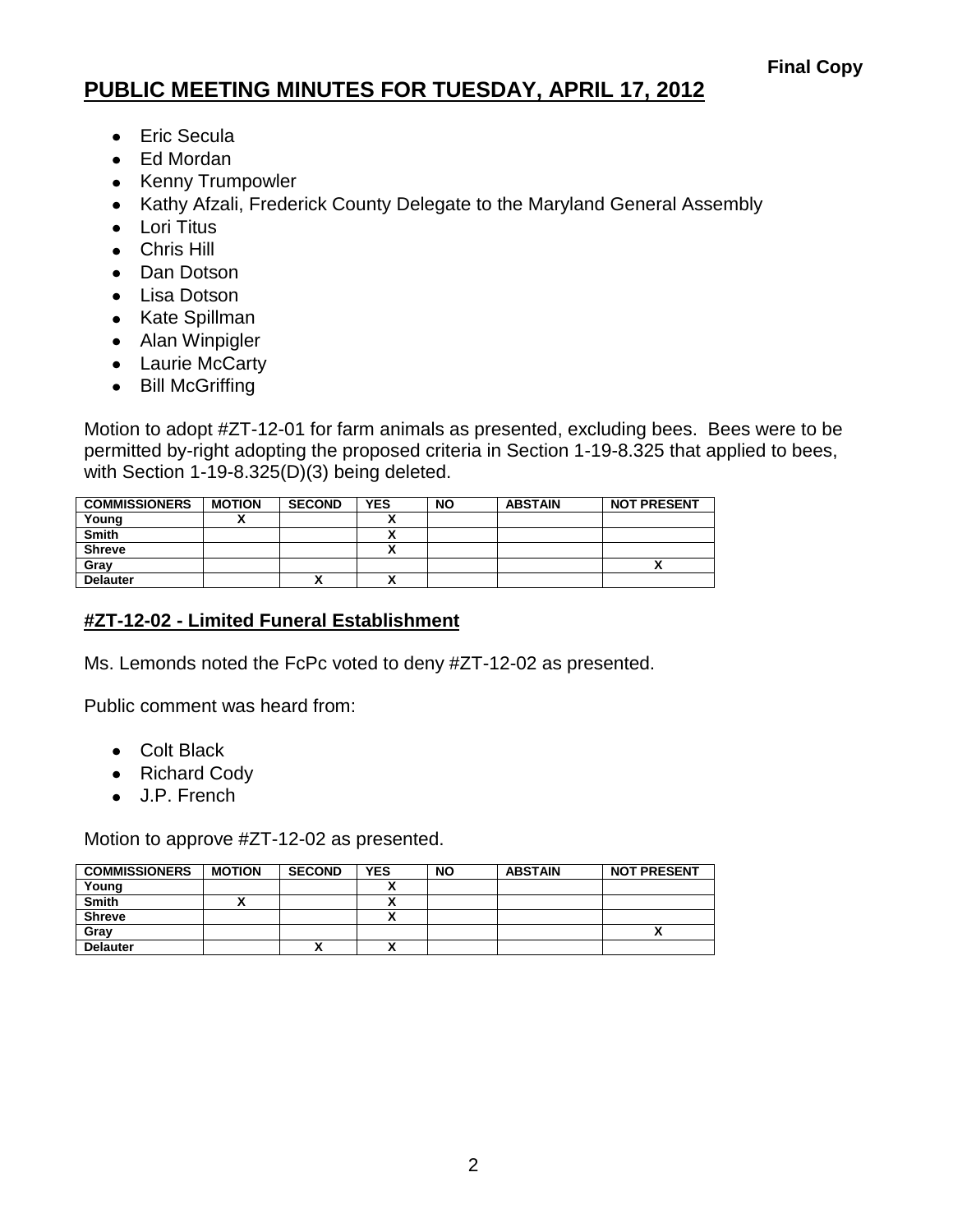### **#ZT-12-03 – Communication Towers**

Ms. Lemonds noted the FcPc voted to deny #ZT-12-03.

Public comment was heard from:

• Rand Weinberg, Esquire, Miles and Stockbridge

Motion to table the decision on #ZT-12-03 for up to 60 days.

| <b>COMMISSIONERS</b> | <b>MOTION</b> | <b>SECOND</b> | <b>YES</b>               | <b>NO</b> | <b>ABSTAIN</b> | <b>NOT PRESENT</b> |
|----------------------|---------------|---------------|--------------------------|-----------|----------------|--------------------|
| Young                |               |               |                          |           |                |                    |
| <b>Smith</b>         |               | Λ             |                          |           |                |                    |
| <b>Shreve</b>        |               |               | $\overline{\phantom{a}}$ |           |                |                    |
| Gray                 |               |               |                          |           |                |                    |
| <b>Delauter</b>      |               |               | $\overline{\phantom{a}}$ |           |                |                    |

## **#ZT-12-04 – Bed and Breakfasts in the Residential Zoning Districts**

Ms. Lemonds noted the FcPc voted to deny #ZT-12-04.

There was no public comment.

Motion to approve #ZT-12-04 as presented.

| <b>COMMISSIONERS</b> | <b>MOTION</b> | <b>SECOND</b> | <b>YES</b> | <b>NO</b> | <b>ABSTAIN</b> | <b>NOT PRESENT</b> |
|----------------------|---------------|---------------|------------|-----------|----------------|--------------------|
| Young                |               |               |            |           |                |                    |
| <b>Smith</b>         |               |               | ~          |           |                |                    |
| <b>Shreve</b>        |               |               | ~          |           |                |                    |
| Gray                 |               |               |            |           |                |                    |
| <b>Delauter</b>      |               |               | ~          |           |                |                    |

## **#ZT-12-05 – Signage for Professional Office as Residential Accessory Use**

Ms. Lemonds noted the FcPc voted to deny #ZT-12-05.

There was no public comment.

Motion to approve #ZT-12-05 as presented.

| <b>COMMISSIONERS</b> | <b>MOTION</b> | <b>SECOND</b> | <b>YES</b> | <b>NO</b> | <b>ABSTAIN</b> | <b>NOT PRESENT</b> |
|----------------------|---------------|---------------|------------|-----------|----------------|--------------------|
| Young                |               |               |            |           |                |                    |
| <b>Smith</b>         |               |               |            |           |                |                    |
| <b>Shreve</b>        |               |               |            |           |                |                    |
| Gray                 |               |               |            |           |                |                    |
| <b>Delauter</b>      |               | Λ             |            |           |                |                    |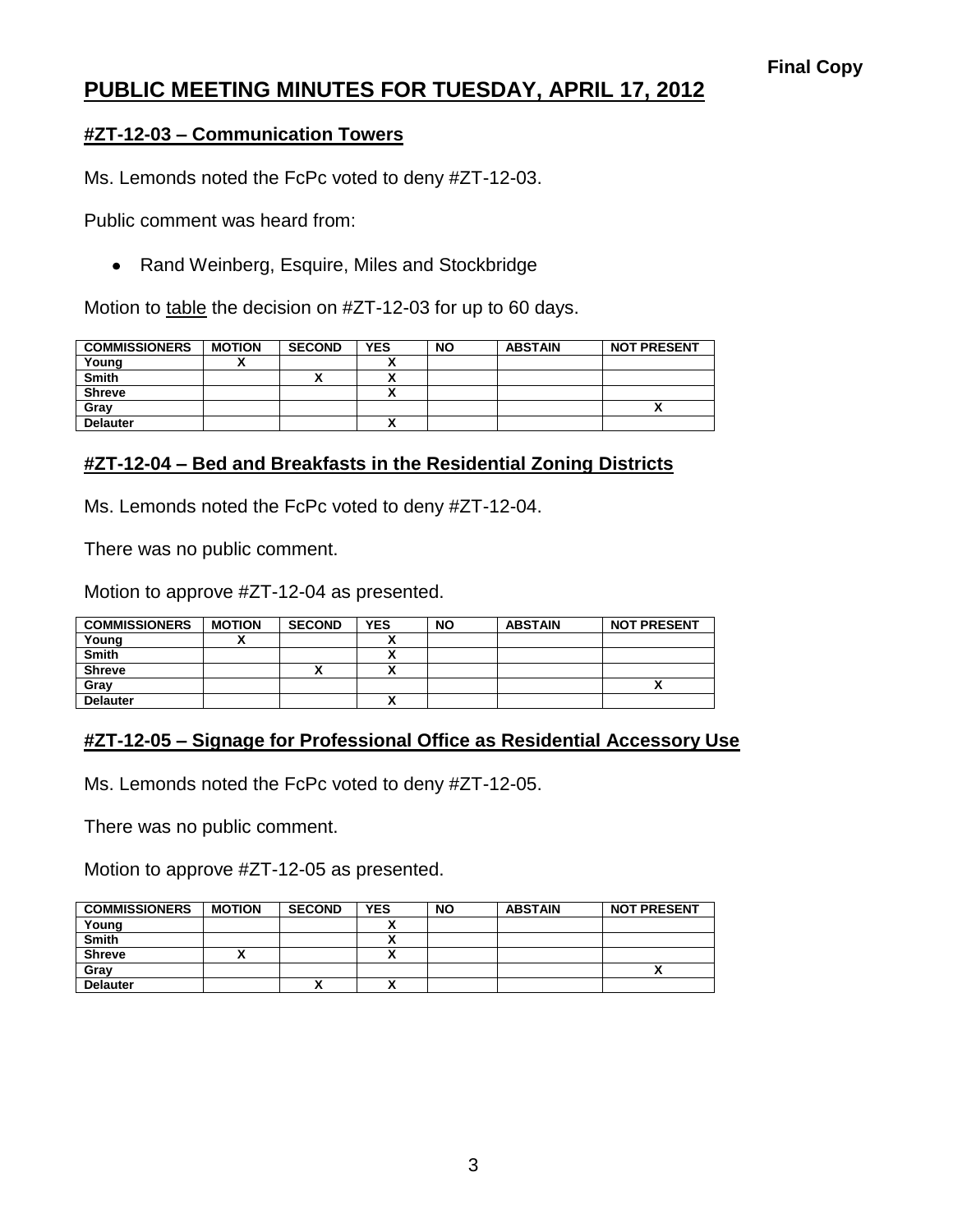## **#ZT-12-06 – Video Lottery Facility**

Ms. Lemonds noted the FcPc voted to approve #ZT-12-06.

There was no public comment.

Motion to approve #ZT-12-06 as presented.

| <b>COMMISSIONERS</b> | <b>MOTION</b> | <b>SECOND</b> | <b>YES</b> | <b>NO</b> | <b>ABSTAIN</b> | <b>NOT PRESENT</b> |
|----------------------|---------------|---------------|------------|-----------|----------------|--------------------|
| Young                |               |               |            |           |                |                    |
| <b>Smith</b>         |               |               |            |           |                |                    |
| <b>Shreve</b>        |               |               |            |           |                |                    |
| Grav                 |               |               |            |           |                |                    |
| <b>Delauter</b>      |               | ↗             |            |           |                |                    |

(Commissioner Young passed the gavel to Commissioner Smith and left the dais.)

#### **#ZT-12-07 – Transit Signage**

Ms. Lemonds noted the FcPc voted to deny #ZT-12-07.

There was no public comment.

Motion to approve #ZT-12-07 as presented.

| <b>COMMISSIONERS</b> | <b>MOTION</b> | <b>SECOND</b> | <b>YES</b> | <b>NO</b> | <b>ABSTAIN</b> | <b>NOT PRESENT</b> |
|----------------------|---------------|---------------|------------|-----------|----------------|--------------------|
| Young                |               |               |            |           |                |                    |
| <b>Smith</b>         |               |               |            |           |                |                    |
| <b>Shreve</b>        |               |               |            |           |                |                    |
| Gray                 |               |               |            |           |                | ~                  |
| <b>Delauter</b>      |               | ↗             |            |           |                |                    |

(Commissioner Smith passed the gavel back to Commissioner Young.)

### **#ZT-12-08 - Piecemeal Zoning Map Amendments**

Ms. Lemonds noted the FcPc voted to approve #ZT-12-08.

There was no public comment.

Motion to approve #ZT-12-08 as presented.

| <b>COMMISSIONERS</b> | <b>MOTION</b> | <b>SECOND</b> | <b>YES</b> | <b>NO</b> | <b>ABSTAIN</b> | <b>NOT PRESENT</b> |
|----------------------|---------------|---------------|------------|-----------|----------------|--------------------|
| Young                |               |               |            |           |                |                    |
| <b>Smith</b>         |               |               |            |           |                |                    |
| <b>Shreve</b>        |               |               |            |           |                |                    |
| Gray                 |               |               |            |           |                |                    |
| <b>Delauter</b>      |               | ^             |            |           |                |                    |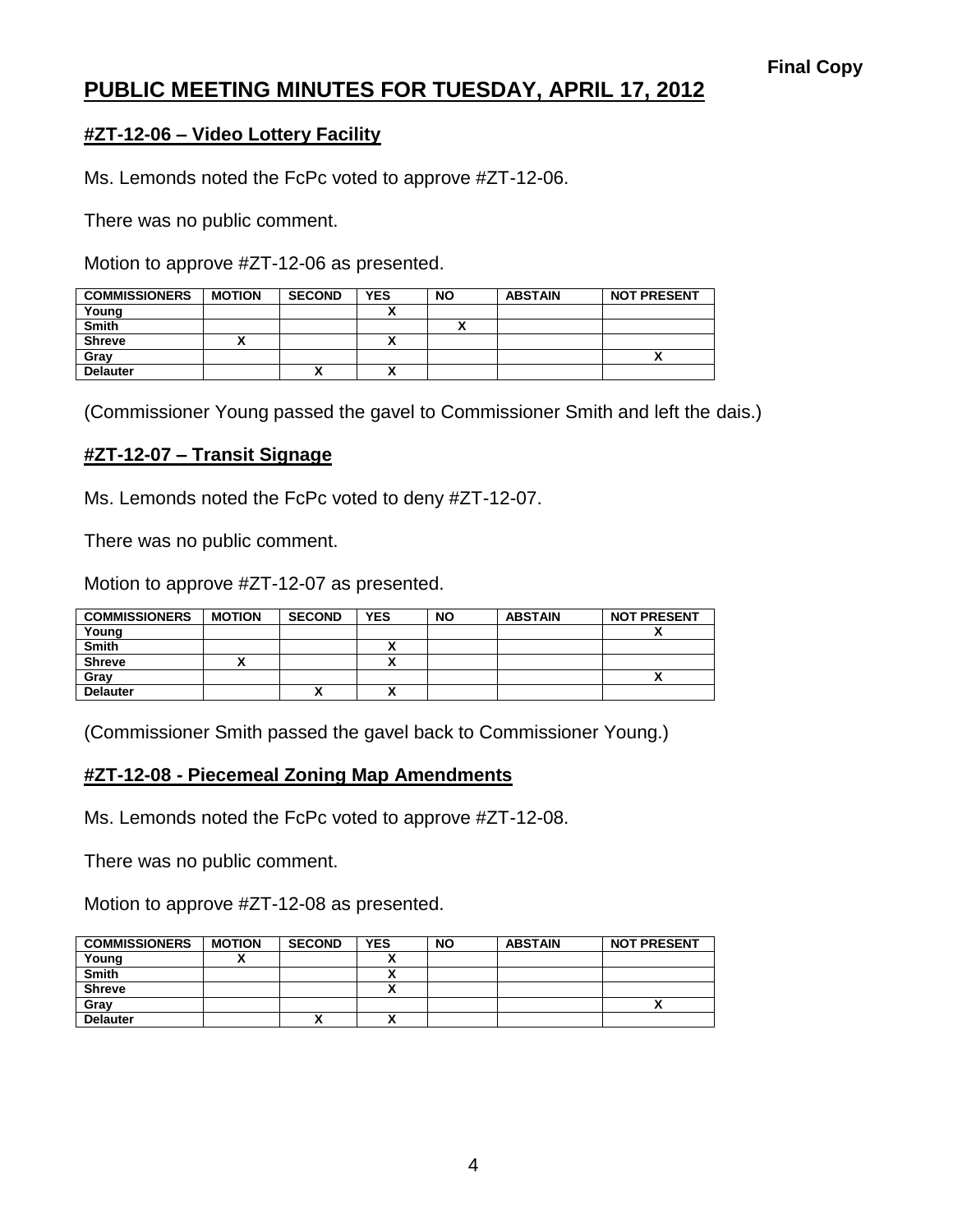### **#ZT-12-09 – Moderately Priced Dwelling Units (MPDU) in the Low Density (R1) Zoning Districts**

Ms. Lemonds noted the FcPc had no recommendation on #ZT-12-09.

There was no public comment.

Motion to approve #ZT-12-09 as presented.

| <b>COMMISSIONERS</b> | <b>MOTION</b> | <b>SECOND</b> | <b>YES</b> | <b>NO</b> | <b>ABSTAIN</b> | <b>NOT PRESENT</b> |
|----------------------|---------------|---------------|------------|-----------|----------------|--------------------|
| Young                |               |               |            |           |                |                    |
| <b>Smith</b>         |               |               |            |           |                |                    |
| <b>Shreve</b>        |               |               |            |           |                |                    |
| Gray                 |               |               |            |           |                |                    |
| <b>Delauter</b>      |               |               |            |           |                |                    |

## **#ZT-12-10 - Mineral Mining Floating Zoning District**

Ms. Lemonds noted the FcPc voted to approve #ZT-12-10.

There was no public comment.

Motion to approve #ZT-12-10 as presented.

| <b>COMMISSIONERS</b> | <b>MOTION</b> | <b>SECOND</b> | <b>YES</b> | <b>NO</b> | <b>ABSTAIN</b> | <b>NOT PRESENT</b> |
|----------------------|---------------|---------------|------------|-----------|----------------|--------------------|
| Young                |               |               |            |           |                |                    |
| <b>Smith</b>         |               |               | v          |           |                |                    |
| <b>Shreve</b>        |               | 灬             | ٠.<br>^    |           |                |                    |
| Gray                 |               |               |            |           |                | ~                  |
| <b>Delauter</b>      |               |               |            |           |                |                    |

## **#ZT-12-11 – Accessory Structures on Residential Properties**

Ms. Lemonds noted the FcPc voted to approve #ZT-12-11.

There was no public comment.

Motion to approve #ZT-12-11 as presented.

| <b>COMMISSIONERS</b> | <b>MOTION</b> | <b>SECOND</b> | <b>YES</b> | <b>NO</b> | <b>ABSTAIN</b> | <b>NOT PRESENT</b> |
|----------------------|---------------|---------------|------------|-----------|----------------|--------------------|
| Young                |               |               |            |           |                |                    |
| <b>Smith</b>         |               |               |            |           |                |                    |
| <b>Shreve</b>        |               |               |            |           |                |                    |
| Gray                 |               |               |            |           |                |                    |
| <b>Delauter</b>      |               | Λ             |            |           |                |                    |